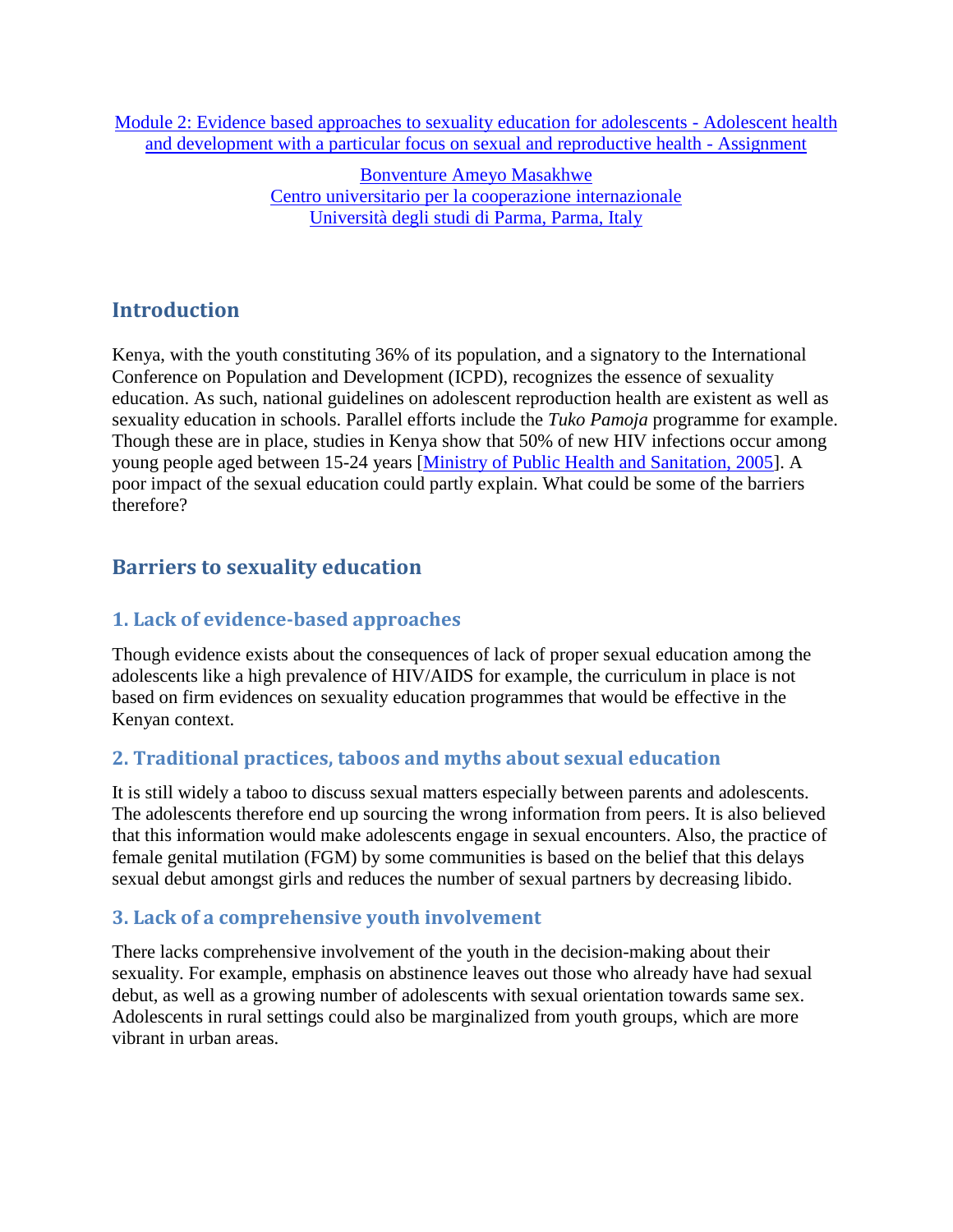### **4. Gender inequality**

Gender roles dictate that girls take a passive role in decision making while boys are supposed to appear aggressive. Consequently, girls are at risk of coerced sex from older men while boys are likely to engage in risky activities like 'buying' sex from commercial sex workers.

### **5. Poverty and lack of education**

School may be the only place where comprehensive sexuality education would be taught. However, this leaves out adolescents who may not be able to attend school. Groups in marginalized remote regions of Kenya would fall here as well in slums. The poor may also engage in child prostitution.

# **Suggested solutions**

Current research revealed and emphasized the need for sexuality education throughout the world. Although the research findings (contained in the review documents for this module) could not have been conducted in Kenya, some important conclusions can be adapted in solving the Kenyan issues above.

### **1. Need for an evidence-based curriculum on sexual education**

Sexual education in the Kenyan curriculum needs to be based on firm evidence of what approach works and which one does not. Involvement of sexuality researchers, focus on adolescent sexual needs and a logical framework would be very useful, for example, while emphasis has been put on abstinence, the IPPF report showed that abstinence only was bound to fail, with abstaining adolescents more likely of not seeking reproductive health for STIs after initiation of intercourse.

### **2. Making a case for sexuality education**

As seen from the UNESCO document about joint involvement of governments in Latin America, political commitment is needed in Kenya in demystifying the taboos, myths and misinformation surrounding sexual education. The IPPF report indicated teaching of sexuality education did not hasten sexual debut while UNESCO emphasized the need of involvement of parents through assignments on sexual education that the adolescents can discuss with their parents at home. During such sessions, the adolescents can also inform their parents about the dangers of FGM for example in specific communities.

### **3. Youth involvement**

Though studies have shown that adult-based approaches have had more positive results in sexual education than peer-based approaches, it is worth-noting that studies about the latter are also lacking. However, adolescents' active involvement is essential as was seen in the recommendation from the UK-Youth parliament.

#### **4. Poverty eradication**

By emphasizing gender equality in opportunities such education and including sexual education in the country's strategies of MDG1, forced early marriages would decrease as well as sexual